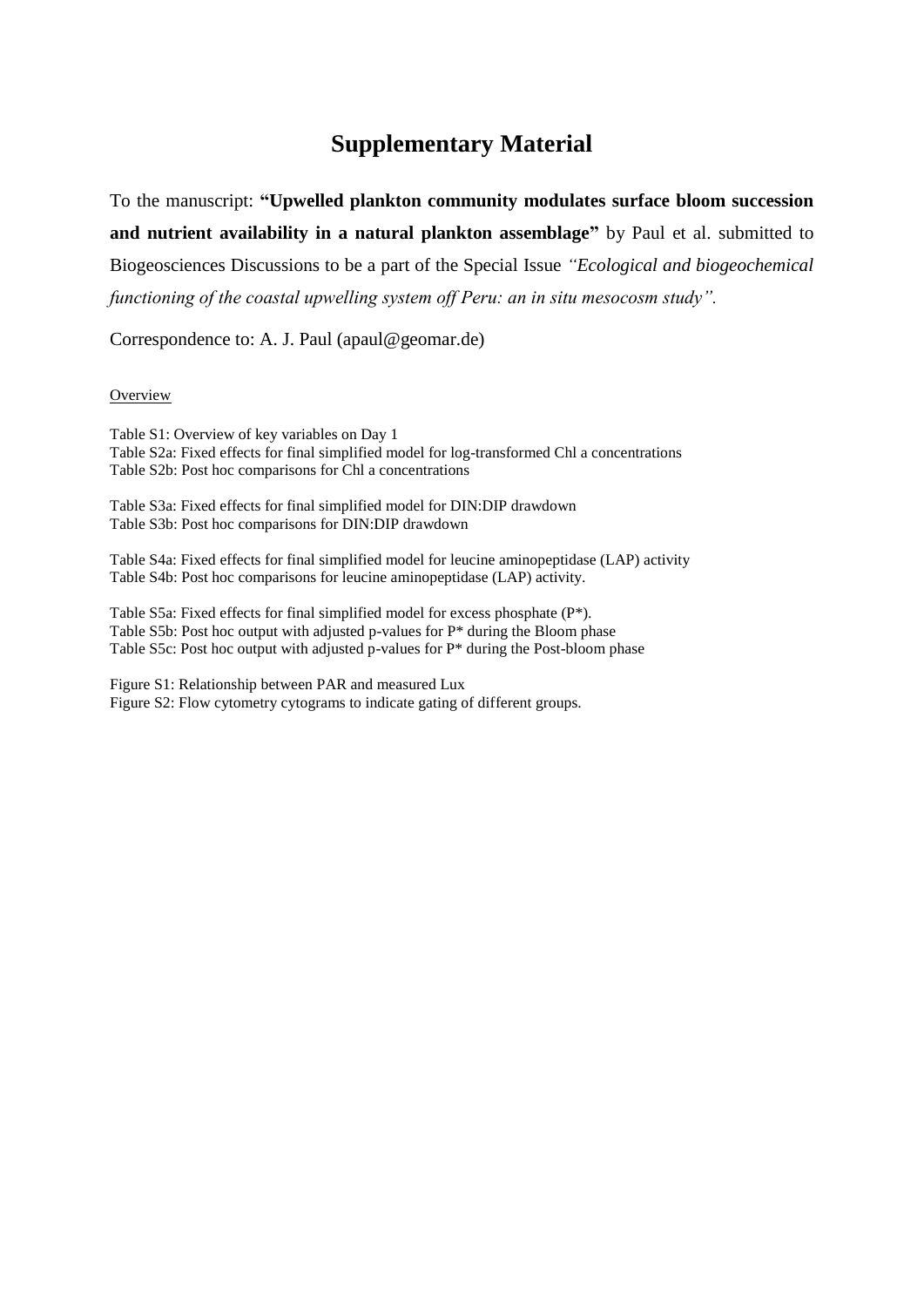| <b>Variable</b>                     |                  | Deep water HN<br>$(n = 4$ per treatment) |                  |                  | Deep water LN<br>$(n = 4$ per treatment) |                  |  |  |
|-------------------------------------|------------------|------------------------------------------|------------------|------------------|------------------------------------------|------------------|--|--|
|                                     | Organic          | Inorganic                                | <b>Biology</b>   | Organic          | Inorganic                                | <b>Biology</b>   |  |  |
| [DIN]<br>$(\mu \text{mol } L^{-1})$ | $8.08 \pm 0.30$  | $7.75 \pm 0.51$                          | $7.32 \pm 0.19$  | $2.49 \pm 0.08$  | $2.07 \pm 0.40$                          | $3.17 \pm 0.25$  |  |  |
| [DIP]<br>$(\mu$ mol $L^{-1})$       | $2.02 \pm 0.01$  | $1.85 \pm 0.02$                          | $2.06 \pm 0.02$  | $2.14 \pm 0.02$  | $2.07 \pm 0.05$                          | $2.14 \pm 0.02$  |  |  |
| [DSi]<br>$(\mu \text{mol } L^{-1})$ | $10.60 \pm 0.06$ | $5.69 \pm 0.43$                          | $11.24 \pm 0.08$ | $17.35 \pm 0.32$ | $5.97 \pm 0.04$                          | $17.11 \pm 0.06$ |  |  |
| DIN:DIP<br>(mol:mol)                | $4.01 \pm 0.16$  | $4.20 \pm 0.25$                          | $3.56 \pm 0.11$  | $1.17 \pm 0.04$  | $1.00 \pm 0.17$                          | $1.48 \pm 0.12$  |  |  |
| [Chl $a$ ]<br>$(\mu g L^{-1})$      | $2.61 \pm 0.79$  | $3.06 \pm 0.39$                          | $3.16 \pm 0.47$  | $3.41 \pm 0.76$  | $2.89 \pm 1.33$                          | $2.99 \pm 0.71$  |  |  |
| $\%$<br>nanoplankton                | $34 \pm 15$      | $35 \pm 18$                              | $21 \pm 4$       | $23 + 7$         | $29 \pm 10$                              | $36 \pm 14$      |  |  |
| % large<br>microplankton            | $32 \pm 17$      | $24 \pm 18$                              | $26 \pm 10$      | $35 \pm 13$      | $27 \pm 19$                              | $16 \pm 14$      |  |  |
| $\%$<br>cryptophytes                | $10 \pm 5$       | $16 \pm 16$                              | $34 \pm 7$       | $18 \pm 6$       | $20 \pm 17$                              | $24 \pm 12$      |  |  |
| % small<br>microplankton            | $9 \pm 5$        | $7 \pm 4$                                | $5 \pm 3$        | $11 \pm 2$       | $11 \pm 3$                               | $9 \pm 3$        |  |  |
| $\%$<br>picoeukaryotes              | $5 \pm 1$        | $6 \pm 3$                                | $3 \pm 1$        | $4 \pm 1$        | $4 \pm 1$                                | $4 \pm 1$        |  |  |
| $\frac{0}{0}$<br>Synechococcus      | $6 \pm 2$        | $7 \pm 4$                                | $4 \pm 1$        | $5 \pm 1$        | $5 \pm 2$                                | $6 \pm 1$        |  |  |
| $F_v/F_m$                           | $0.49 \pm 0.01$  | $0.49 \pm 0.03*$                         | $0.48 \pm 0.03$  | $0.50 \pm 0.01*$ | $0.48 \pm 0.07*$                         | $0.50 \pm 0.03$  |  |  |
| $E_2:E_3$                           | $5.61 \pm 1.35*$ | $5.00 \pm 0.21$                          | $5.31 \pm 0.76$  | $4.83 \pm 0.65*$ | $4.48 \pm 0.66$                          | $3.11 \pm 0.53*$ |  |  |
| LAP activity<br>$(AMC L-1 h-1)$     | $1.44 \pm 0.09$  | $1.80 \pm 0.14$                          | $1.43 \pm 0.10$  | $1.57 \pm 0.04$  | $1.71 \pm 0.08$                          | $1.14 \pm 0.07$  |  |  |

**Table S1. Overview of key variables on Day 1 (mean ± s.d.) for each treatment within each deep water treatment. Asterisk (\*) indicates that the mean and s.d. were calculated for n = 3 as some data were missing.**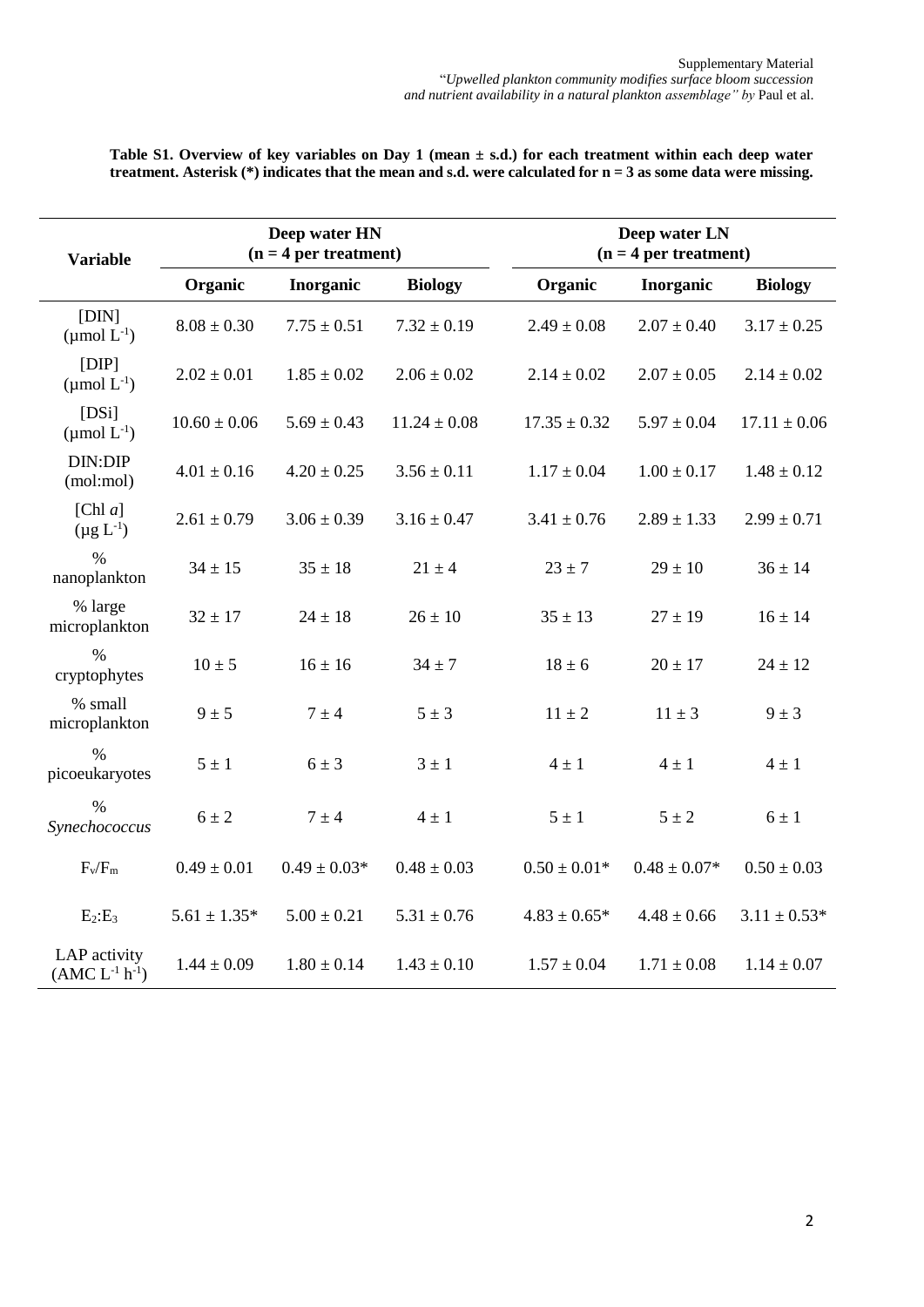|                         | <b>Numerator</b> | <b>Denominator</b> |          |         |  |
|-------------------------|------------------|--------------------|----------|---------|--|
| <b>Source</b>           | df               | df                 | F-value  | p-value |  |
|                         | <b>Bloom</b>     |                    |          |         |  |
| Intercept               | $\mathbf{1}$     | 36                 | 2752.335 | < .0001 |  |
| Treatment               | $\overline{2}$   | 18                 | 0.3093   | 0.7378  |  |
| Deepwater               | $\mathbf{1}$     | 18                 | 7.7081   | 0.0125  |  |
| Day                     | $\overline{2}$   | 36                 | 113.8446 | < .0001 |  |
| Treatment:Deepwater     | $\overline{2}$   | 18                 | 0.0496   | 0.9518  |  |
| Treatment:Day           | $\overline{4}$   | 36                 | 2.9642   | 0.0325  |  |
| Deepwater:Day           | $\overline{2}$   | 36                 | 23.6595  | < .0001 |  |
| Treatment:Deepwater:Day | $\overline{4}$   | 36                 | 5.0041   | 0.0026  |  |
|                         | Post-bloom       |                    |          |         |  |
| Intercept               | $\mathbf{1}$     | 36                 | 320.3131 | < .0001 |  |
| Treatment               | $\overline{2}$   | 18                 | 2.0019   | 0.1640  |  |
| Deepwater               | 1                | 18                 | 23.4398  | 0.0001  |  |
| Day                     | $\boldsymbol{2}$ | 36                 | 23.5053  | < .0001 |  |
| Treatment:Deepwater     | $\overline{2}$   | 18                 | 6.2807   | 0.0085  |  |
| Treatment:Day           | $\overline{4}$   | 36                 | 0.8018   | 0.5321  |  |
| Deepwater:Day           | $\overline{2}$   | 36                 | 0.0836   | 0.9200  |  |
| Treatment:Deepwater:Day | $\overline{4}$   | 36                 | 2.9089   | 0.0349  |  |

## **Table S2a: Fixed effects for final simplified model for log-transformed Chl** *a* **concentrations.**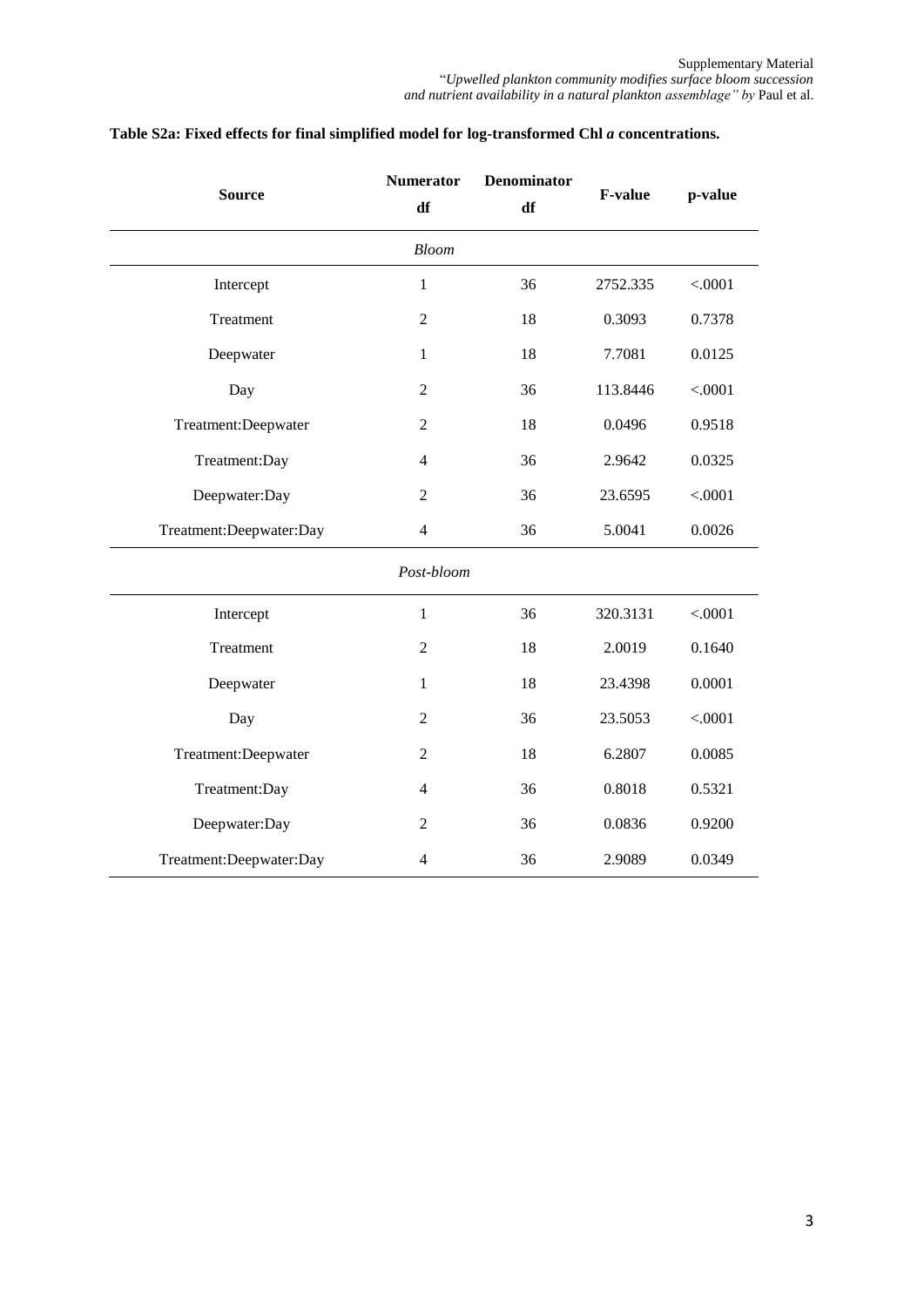**Table S2b: Posthoc comparisons for Chlorophyll** *a* **concentrations. Only the significant comparisons (padjusted < 0.05) are reported. Df = degrees of freedom. Note Chlorophyll** *a* **concentrations were log transformed to satisfy assumptions.** 

| Contrast                      | <b>Deepwater</b> | <b>Treatment</b> | Day | <b>Estimate</b> | <b>Standard</b><br>error (SE) | Df | t         | <b>Padjusted</b> |
|-------------------------------|------------------|------------------|-----|-----------------|-------------------------------|----|-----------|------------------|
| $biology -$<br>organic        | low nitrate      |                  | 4   | $-0.4990$       | 0.1801                        | 18 | $-2.7701$ | 0.0322           |
| high nitrate<br>- low nitrate | $-1$             | organic          | 4   | 1.0917          | 0.1801                        | 18 | 6.0599    | 0.0000           |
| high nitrate<br>- low nitrate | --               | inorganic        | 4   | 0.5962          | 0.1801                        | 18 | 3.3095    | 0.0040           |
| organic-<br>biology           | low nitrate      |                  | 8   | $-1.1857$       | 0.2673                        | 18 | $-4.4355$ | 0.0009           |
| organic -<br>inorganic        | low nitrate      |                  | 8   | $-1.1344$       | 0.2673                        | 18 | $-4.2437$ | 0.0014           |
| high nitrate<br>- low nitrate |                  | biology          | 8   | 1.0268          | 0.2673                        | 18 | 3.8410    | 0.0012           |
| high nitrate<br>- low nitrate | --               | inorganic        | 8   | 0.8524          | 0.2673                        | 18 | 3.1888    | 0.0051           |
| high nitrate<br>- low nitrate |                  | biology          | 10  | 0.7376          | 0.2673                        | 18 | 2.7591    | 0.0129           |
| high nitrate<br>- low nitrate |                  | inorganic        | 10  | 0.7867          | 0.2673                        | 18 | 2.9431    | 0.0087           |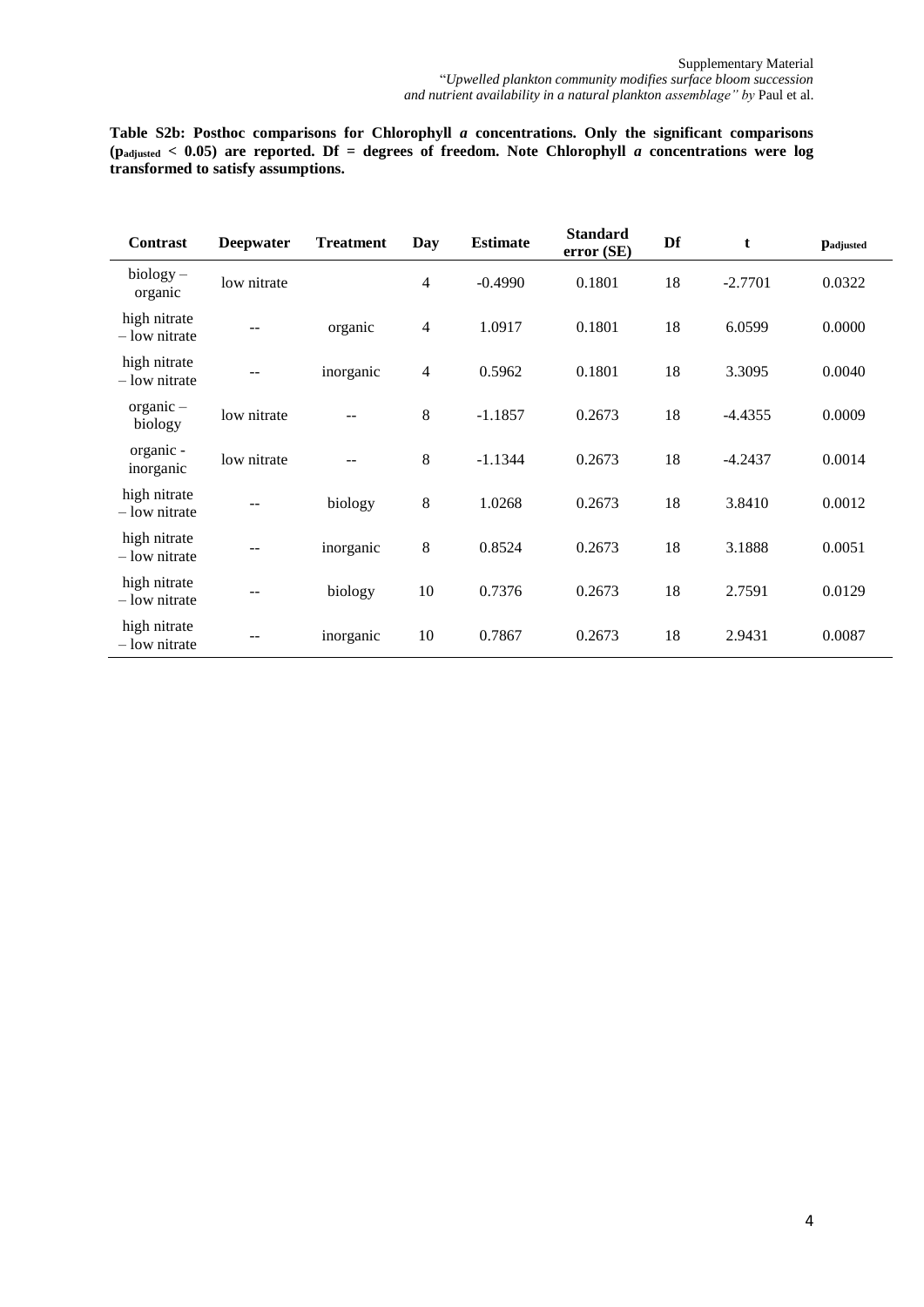| <b>Source</b>           | <b>Numerator</b>        | <b>Denominator</b> | <b>F-value</b> | p-value |  |
|-------------------------|-------------------------|--------------------|----------------|---------|--|
|                         | df                      | df                 |                |         |  |
|                         | <b>Bloom</b>            |                    |                |         |  |
| Intercept               | 1                       | 37                 | 661.4329       | < .0001 |  |
| Treatment               | $\overline{2}$          | 20                 | 3.6151         | 0.0457  |  |
| Deepwater               | $\mathbf{1}$            | 20                 | 0.1659         | 0.6881  |  |
| Day                     | $\overline{2}$          | 37                 | 21.2439        | < .0001 |  |
| Treatment:Day           | $\overline{\mathbf{4}}$ | 37                 | 2.6674         | 0.0473  |  |
| Deepwater:Day           | $\overline{2}$          | 37                 | 8.3095         | 0.001   |  |
|                         | Post-bloom              |                    |                |         |  |
| Intercept               | $\mathbf{1}$            | 90                 | 1838.958       | < .0001 |  |
| Treatment               | $\overline{2}$          | 18                 | 1.0413         | 0.3733  |  |
| Deepwater               | $\mathbf{1}$            | 18                 | 61.412         | < .0001 |  |
| Day                     | 5                       | 90                 | 1.4199         | 0.2247  |  |
| Treatment:Deepwater     | $\mathfrak{2}$          | 18                 | 3.0637         | 0.0716  |  |
| Treatment:Day           | 10                      | 90                 | 0.7285         | 0.6958  |  |
| Deepwater:Day           | 5                       | 90                 | 0.6753         | 0.6432  |  |
| Treatment:Deepwater:Day | 10                      | 90                 | 1.4655         | 0.1655  |  |

## **Table S3a: Fixed effects for final simplified model for DIN:DIP drawdown**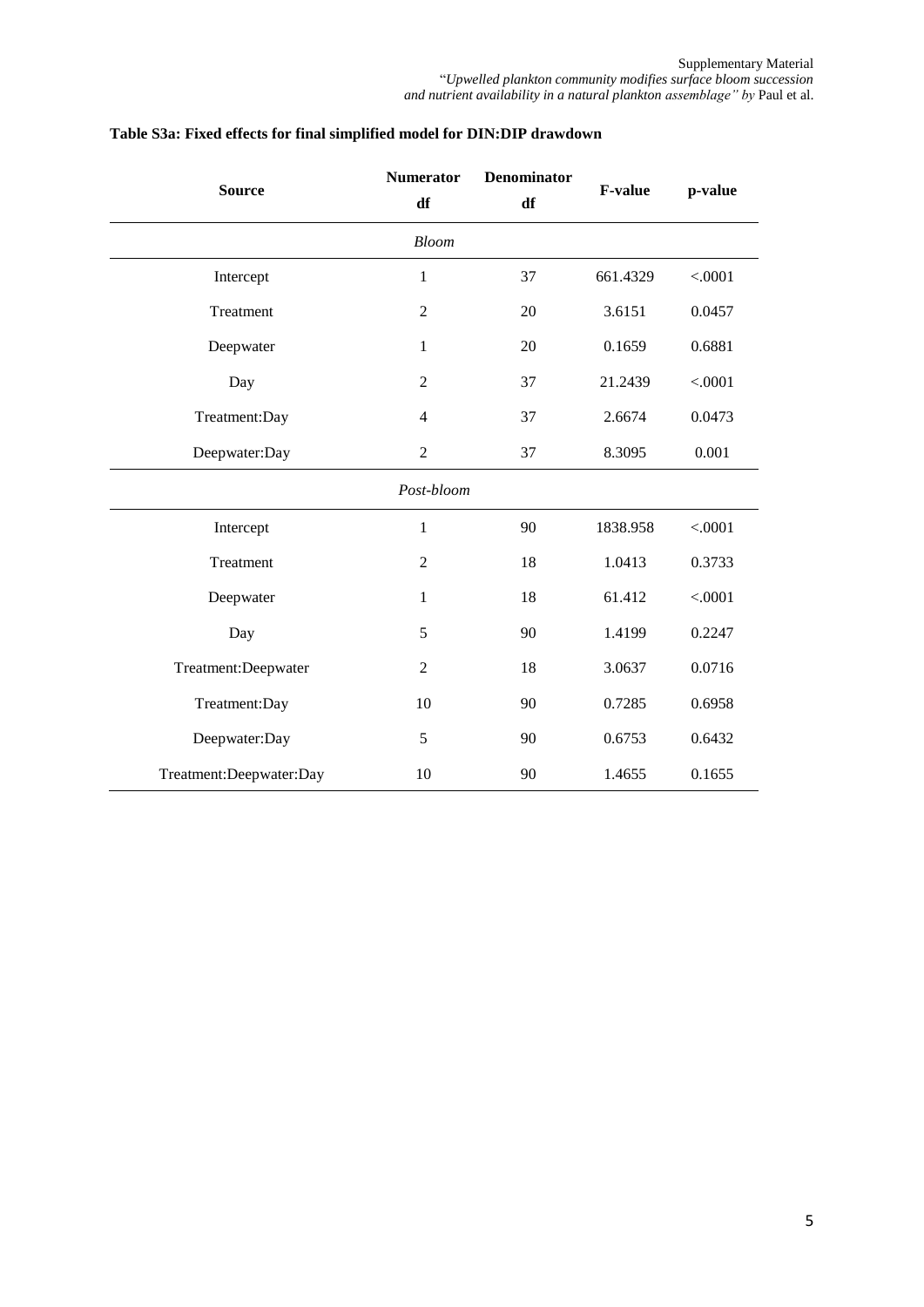#### **Table S3b: Posthoc comparisons for DIN:DIP drawdown. Only the significant comparisons (padjusted < 0.05) are reported. Df = degrees of freedom.**

| <b>Contrast</b>                 | <b>Deepwater</b> | <b>Treatment</b>  | <b>Day</b>     | <b>Estimate</b> | <b>Standard</b><br>error (SE) | Df | t         | <b>Padjusted</b> |
|---------------------------------|------------------|-------------------|----------------|-----------------|-------------------------------|----|-----------|------------------|
| organic-<br>biology             | low nitrate      |                   | $\overline{2}$ | $-15.2994$      | 3.4607                        | 18 | $-4.4209$ | 0.0009           |
| biology -<br>inorganic          | low nitrate      | $\sim$ $\sim$     | $\overline{c}$ | 10.6771         | 3.4607                        | 18 | 3.0852    | 0.0167           |
| high nitrate<br>$-$ low nitrate |                  | biology           | $\overline{c}$ | $-12.6025$      | 3.6845                        | 18 | $-3.4204$ | 0.0031           |
| $organic -$<br>biology          | high nitrate     | $\qquad \qquad -$ | 9              | 5.9585          | 1.7337                        | 18 | 3.4369    | 0.0079           |
| $organic -$<br>inorganic        | high nitrate     | $\qquad \qquad -$ | 9              | 5.4998          | 1.7337                        | 18 | 3.1723    | 0.0139           |
| high nitrate<br>$-$ low nitrate |                  | inorganic         | 5              | 4.7862          | 1.7337                        | 18 | 2.7607    | 0.0129           |
| high nitrate<br>- low nitrate   | --               | biology           | 6              | 6.1251          | 1.7337                        | 18 | 3.5330    | 0.0024           |
| high nitrate<br>- low nitrate   | --               | organic           | 7              | 3.9095          | 1.7337                        | 18 | 2.2550    | 0.0368           |
| high nitrate<br>$-$ low nitrate | --               | organic           | 8              | 3.8552          | 1.7337                        | 18 | 2.2237    | 0.0392           |
| high nitrate<br>$-$ low nitrate |                  | organic           | 9              | 8.2249          | 1.7337                        | 18 | 4.7441    | 0.0002           |
| high nitrate<br>$-$ low nitrate | $- -$            | organic           | 10             | 5.3546          | 1.7337                        | 18 | 3.0886    | 0.0063           |
| high nitrate<br>- low nitrate   |                  | inorganic         | 10             | 4.4265          | 1.7337                        | 18 | 2.5532    | 0.0200           |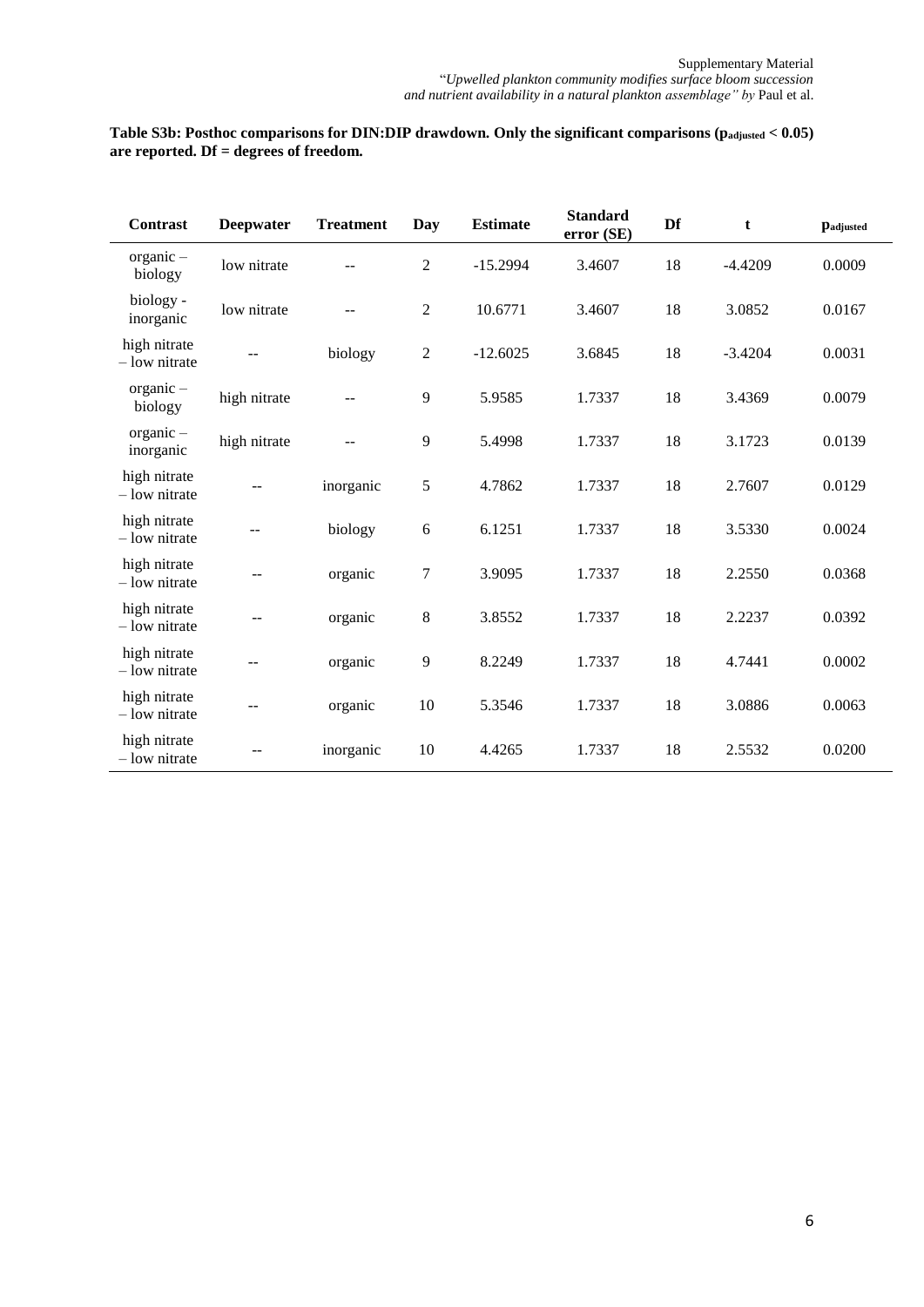| <b>Source</b>           | <b>Numerator</b> | Denominator | <b>F-value</b> | p-value |
|-------------------------|------------------|-------------|----------------|---------|
|                         | <b>Bloom</b>     |             |                |         |
| Intercept               | $\mathbf{1}$     | 18          | 2279.311       | < .0001 |
| Treatment               | $\overline{2}$   | 18          | 16.8631        | 0.0001  |
| Deepwater               | $\mathbf{1}$     | 18          | 0.0434         | 0.8373  |
| Day                     | $\mathbf{1}$     | 18          | 98.3344        | < .0001 |
| Treatment:Deepwater     | $\overline{2}$   | 18          | 8.8878         | 0.0021  |
| Treatment:Day           | $\overline{c}$   | 18          | 7.3699         | 0.0046  |
| Deepwater:Day           | $\mathbf{1}$     | 18          | 7.147          | 0.0155  |
| Treatment:Deepwater:Day | $\overline{2}$   | 18          | 3.4128         | 0.0554  |
|                         | Post-bloom       |             |                |         |
| Intercept               | $\mathbf{1}$     | 54          | 188.6426       | < .0001 |
| Treatment               | $\overline{2}$   | 18          | 2.6025         | 0.1017  |
| Deepwater               | $\mathbf{1}$     | 18          | 36.5563        | < .0001 |
| Day                     | 3                | 54          | 45.5477        | < .0001 |
| Treatment:Deepwater     | $\overline{c}$   | 18          | 0.1743         | 0.8415  |
| Treatment:Day           | 6                | 54          | 3.6863         | 0.0038  |
| Deepwater:Day           | 3                | 54          | 7.1365         | 0.0004  |
| Treatment:Deepwater:Day | 6                | 54          | 3.0033         | 0.0132  |

## **Table S4a: Fixed effects for final simplified model for leucine aminopeptidase (LAP) activity.**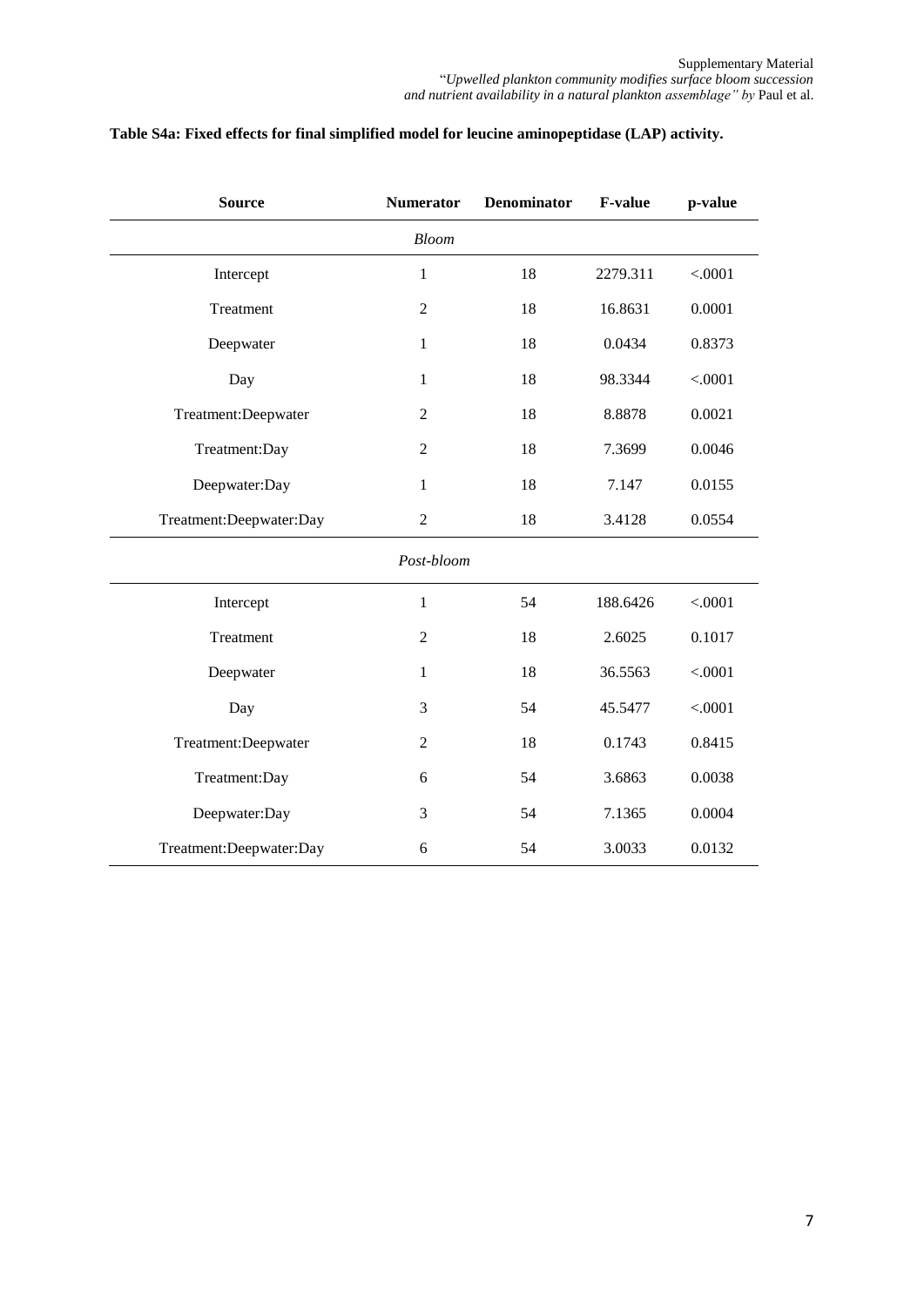**Table S4b: Posthoc comparisons for leucine aminopeptidase (LAP) activity. Here only the significant**  comparisons ( $p_{\text{adjusted}} < 0.05$ ) are reported. Df = degrees of freedom.

| <b>Contrast</b>                 | <b>Deepwater</b> | <b>Treatment</b> | <b>Day</b>     | <b>Estimate</b> | <b>Standard</b><br>error (SE) | Df | t         | <b>Padjusted</b> |
|---------------------------------|------------------|------------------|----------------|-----------------|-------------------------------|----|-----------|------------------|
| $organic -$<br>biology          | low nitrate      | --               | 10             | $-0.7329$       | 0.1811                        | 18 | $-4.0475$ | 0.0021           |
| biology -<br>inorganic          | high nitrate     | $-$              | 5              | $-0.5784$       | 0.1811                        | 18 | $-3.1942$ | 0.0133           |
| high nitrate<br>$-$ low nitrate |                  | organic          | 5              | 0.3942          | 0.1811                        | 18 | 2.1769    | 0.0430           |
| high nitrate<br>– low nitrate   | --               | inorganic        | 5              | 0.4950          | 0.1811                        | 18 | 2.7338    | 0.0136           |
| high nitrate<br>– low nitrate   | --               | organic          | $\overline{7}$ | 0.6376          | 0.1811                        | 18 | 3.5210    | 0.0024           |
| high nitrate<br>$-$ low nitrate |                  | biology          | $\overline{7}$ | 0.9808          | 0.1811                        | 18 | 5.4165    | 0.0000           |
| high nitrate<br>– low nitrate   | --               | inorganic        | $\overline{7}$ | 0.4420          | 0.1811                        | 18 | 2.4407    | 0.0252           |
| high nitrate<br>– low nitrate   |                  | biology          | 9              | 0.5415          | 0.1811                        | 18 | 2.9906    | 0.0078           |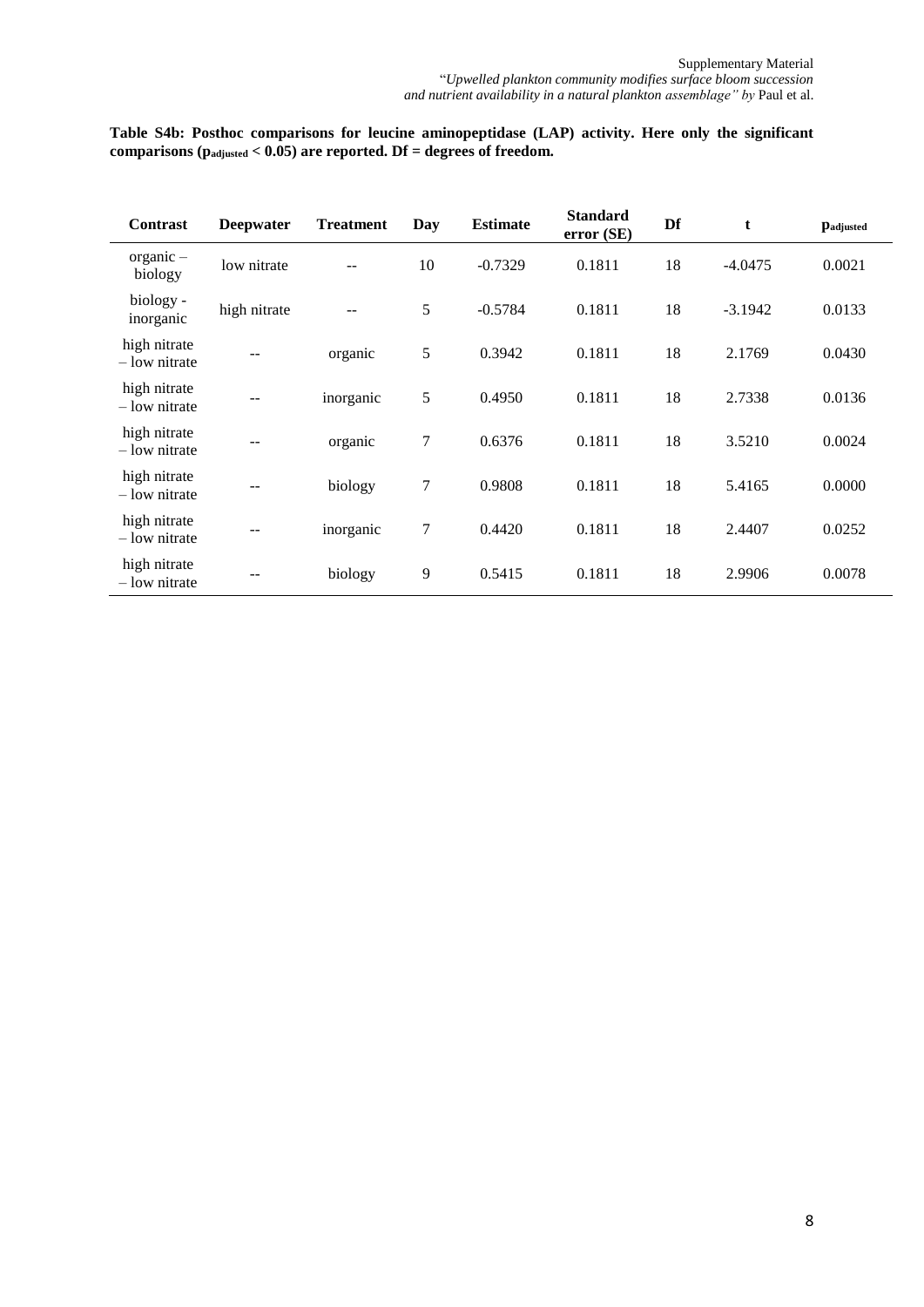| <b>Source</b>       | <b>Numerator</b><br>df | <b>Denominator</b><br>df | <b>F-value</b> | p-value |
|---------------------|------------------------|--------------------------|----------------|---------|
|                     | <b>Bloom</b>           |                          |                |         |
| Intercept           | $\mathbf{1}$           | 69                       | 28582.4480     | < .0001 |
| Treatment           | $\overline{2}$         | 18                       | 7.2710         | 0.0048  |
| Deepwater           | $\mathbf{1}$           | 18                       | 446.9850       | < .0001 |
| Day                 | 3                      | 69                       | 7.3840         | 0.0002  |
| Treatment:Deepwater | $\mathfrak{2}$         | 18                       | 5.8080         | 0.0113  |
|                     | Post-bloom             |                          |                |         |
| Intercept           | $\mathbf{1}$           | 115                      | 11792.2510     | < .0001 |
| Treatment           | $\overline{2}$         | 18                       | 6.2280         | 0.0088  |
| Deepwater           | $\mathbf{1}$           | 18                       | 410.6420       | < .0001 |
| Day                 | 5                      | 115                      | 2.7170         | 0.0233  |
| Treatment:Deepwater | $\overline{2}$         | 18                       | 2.5610         | 0.1050  |

## **Table S5a: Fixed effects for final simplified model for excess phosphate (P\*).**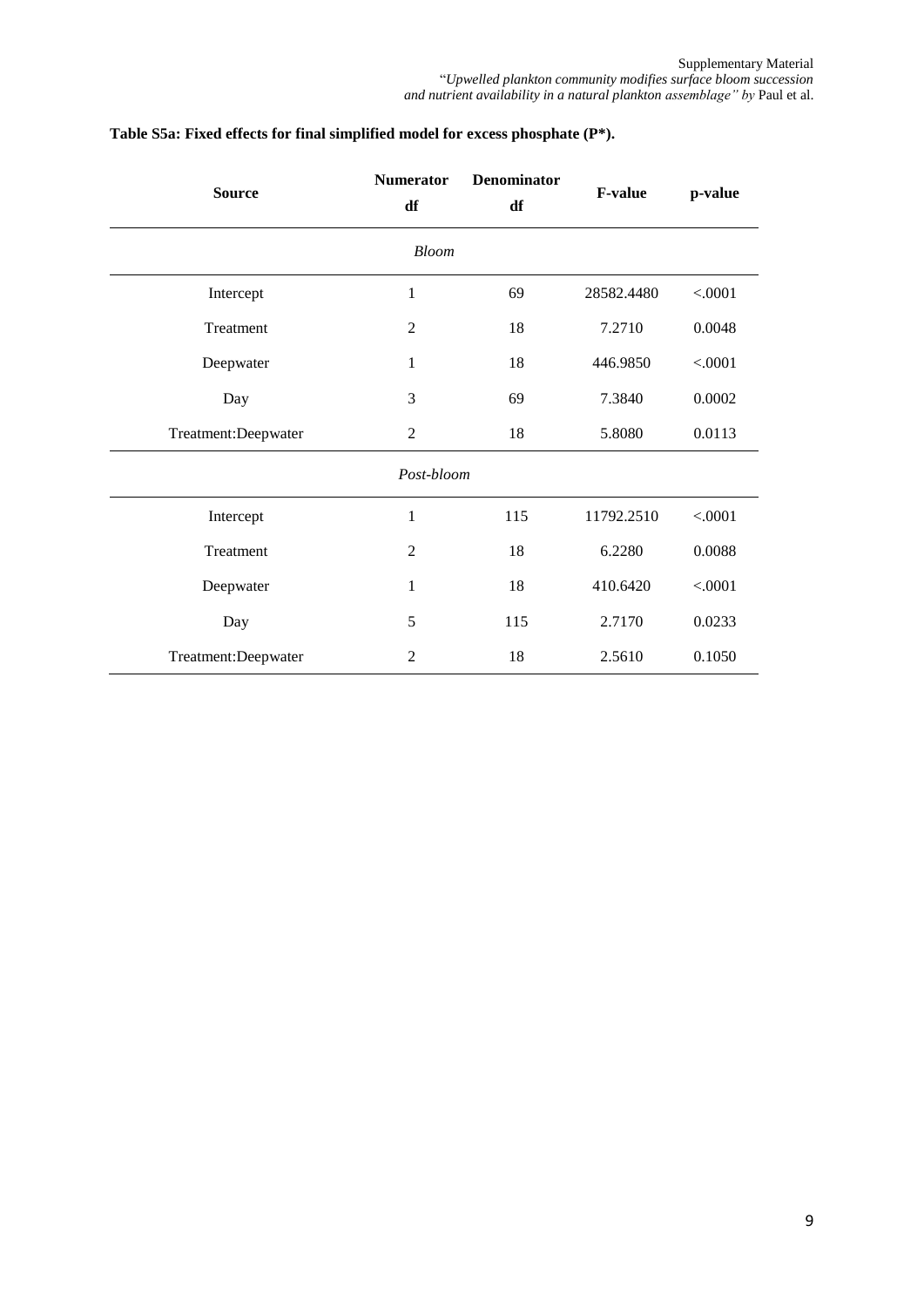Supplementary Material "*Upwelled plankton community modifies surface bloom succession and nutrient availability in a natural plankton assemblage" by* Paul et al.

| <b>Contrast</b>               | <b>Deepwater</b> | <b>Treatment</b>                              | Day              | <b>Estimate</b> | <b>Standard</b><br>error (SE) | Df | t          | <b>Padjusted</b> |
|-------------------------------|------------------|-----------------------------------------------|------------------|-----------------|-------------------------------|----|------------|------------------|
| $organic -$<br>biology        | high nitrate     | --                                            | $\mathbf{1}$     | $-0.1088$       | 0.0348                        | 18 | $-3.1280$  | 0.0153           |
| biology -<br>inorganic        | high nitrate     | $\mathrel{{-}\mathrel{{-}}\mathrel{{-}}}$     | $\mathbf{1}$     | 0.1738          | 0.0348                        | 18 | 4.9976     | 0.0003           |
| $organic -$<br>biology        | high nitrate     | $-$                                           | $\boldsymbol{2}$ | $-0.1088$       | 0.0348                        | 18 | $-3.1280$  | 0.0153           |
| biology -<br>inorganic        | high nitrate     | $\overline{\phantom{a}}$                      | $\mathfrak{2}$   | 0.1738          | 0.0348                        | 18 | 4.9976     | 0.0003           |
| $organic -$<br>biology        | high nitrate     | $\overline{a}$                                | $\mathfrak{Z}$   | $-0.1088$       | 0.0348                        | 18 | $-3.1280$  | 0.0153           |
| biology -<br>inorganic        | high nitrate     | --                                            | 3                | 0.1738          | 0.0348                        | 18 | 4.9976     | 0.0003           |
| $organic -$<br>biology        | high nitrate     | $\mathord{\hspace{1pt}\text{--}\hspace{1pt}}$ | $\overline{4}$   | $-0.1088$       | 0.0348                        | 18 | $-3.1280$  | 0.0153           |
| biology -<br>inorganic        | high nitrate     | $\overline{a}$                                | $\overline{4}$   | 0.1738          | 0.0348                        | 18 | 4.9976     | 0.0003           |
| high nitrate<br>- low nitrate |                  | organic                                       | $\mathbf{1}$     | $-0.4531$       | 0.0348                        | 18 | $-13.0333$ | 0.0000           |
| high nitrate<br>- low nitrate | --               | biology                                       | $\mathbf{1}$     | $-0.3300$       | 0.0348                        | 18 | $-9.4918$  | 0.0000           |
| high nitrate<br>- low nitrate |                  | inorganic                                     | $\mathbf{1}$     | $-0.4900$       | 0.0348                        | 18 | $-14.0939$ | 0.0000           |
| high nitrate<br>- low nitrate | --               | organic                                       | $\overline{c}$   | $-0.4531$       | 0.0348                        | 18 | $-13.0333$ | 0.0000           |
| high nitrate<br>- low nitrate | --               | biology                                       | $\overline{2}$   | $-0.3300$       | 0.0348                        | 18 | $-9.4918$  | 0.0000           |
| high nitrate<br>- low nitrate | --               | inorganic                                     | $\sqrt{2}$       | $-0.4900$       | 0.0348                        | 18 | $-14.0939$ | 0.0000           |
| high nitrate<br>- low nitrate |                  | organic                                       | 3                | $-0.4531$       | 0.0348                        | 18 | $-13.0333$ | 0.0000           |
| high nitrate<br>- low nitrate | --               | biology                                       | $\mathfrak{Z}$   | $-0.3300$       | 0.0348                        | 18 | $-9.4918$  | 0.0000           |
| high nitrate<br>- low nitrate | $- -$            | inorganic                                     | 3                | $-0.4900$       | 0.0348                        | 18 | $-14.0939$ | 0.0000           |
| high nitrate<br>- low nitrate | --               | organic                                       | $\overline{4}$   | $-0.4531$       | 0.0348                        | 18 | $-13.0333$ | 0.0000           |
| high nitrate<br>- low nitrate | --               | biology                                       | $\overline{4}$   | $-0.3300$       | 0.0348                        | 18 | $-9.4918$  | 0.0000           |
| high nitrate<br>- low nitrate |                  | inorganic                                     | $\overline{4}$   | $-0.4900$       | 0.0348                        | 18 | $-14.0939$ | 0.0000           |

### **Table S5b: Posthoc output with adjusted p-values for P\* during the Bloom phase. Df = degrees of freedom.**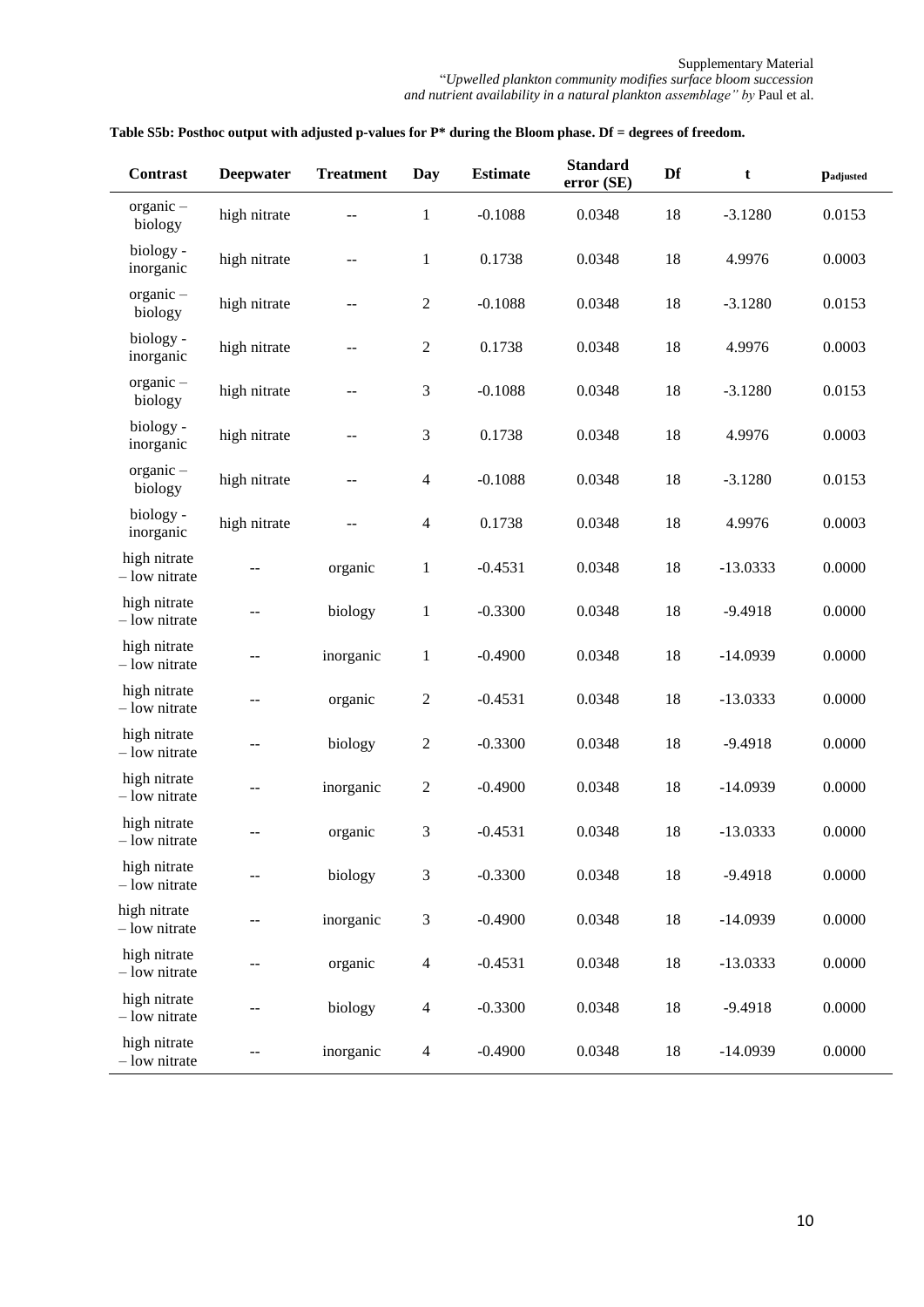| Table S5c: Posthoc output with adjusted p-values for $P^*$ during the Post-bloom phase. Df = degrees of |  |
|---------------------------------------------------------------------------------------------------------|--|
| freedom                                                                                                 |  |

| <b>Contrast</b>               | Deepwater    | <b>Treatment</b>                              | Day              | <b>Estimate</b> | <b>Standard</b><br>error (SE) | Df | t          | <b>Padjusted</b> |
|-------------------------------|--------------|-----------------------------------------------|------------------|-----------------|-------------------------------|----|------------|------------------|
| organic -<br>inorganic        | high nitrate | $-$                                           | 5                | 0.1642          | 0.0454                        | 18 | 3.6164     | 0.0053           |
| biology -<br>inorganic        | high nitrate | --                                            | 5                | 0.1346          | 0.0454                        | 18 | 2.9647     | 0.0215           |
| organic -<br>inorganic        | high nitrate | --                                            | 6                | 0.1642          | 0.0454                        | 18 | 3.6164     | 0.0053           |
| biology -<br>inorganic        | high nitrate | $\sim$ $-$                                    | 6                | 0.1346          | 0.0454                        | 18 | 2.9647     | 0.0215           |
| organic -<br>inorganic        | high nitrate | $\sim$ $-$                                    | $\boldsymbol{7}$ | 0.1642          | 0.0454                        | 18 | 3.6164     | 0.0053           |
| biology -<br>inorganic        | high nitrate | $\sim$ $-$                                    | $\tau$           | 0.1346          | 0.0454                        | 18 | 2.9647     | 0.0215           |
| organic -<br>inorganic        | high nitrate | $\mathord{\hspace{1pt}\text{--}\hspace{1pt}}$ | $8\,$            | 0.1642          | 0.0454                        | 18 | 3.6164     | 0.0053           |
| biology -<br>inorganic        | high nitrate | $\sim$ $-$                                    | $8\,$            | 0.1346          | 0.0454                        | 18 | 2.9647     | 0.0215           |
| organic -<br>inorganic        | high nitrate | $-$                                           | 9                | 0.1642          | 0.0454                        | 18 | 3.6164     | 0.0053           |
| biology -<br>inorganic        | high nitrate | --                                            | 9                | 0.1346          | 0.0454                        | 18 | 2.9647     | 0.0215           |
| organic -<br>inorganic        | high nitrate | $-$                                           | 10               | 0.1642          | 0.0454                        | 18 | 3.6164     | 0.0053           |
| biology -<br>inorganic        | high nitrate | $-$                                           | 10               | 0.1346          | 0.0454                        | 18 | 2.9647     | 0.0215           |
| high nitrate<br>- low nitrate | --           | organic                                       | 5                | $-0.5096$       | 0.0454                        | 18 | $-11.2254$ | 0.0000           |
| high nitrate<br>- low nitrate | $-$          | biology                                       | 5                | $-0.4717$       | 0.0454                        | 18 | $-10.3901$ | 0.0000           |
| high nitrate<br>- low nitrate | --           | inorganic                                     | 5                | $-0.6121$       | 0.0454                        | 18 | $-13.4833$ | 0.0000           |
| high nitrate<br>- low nitrate | --           | organic                                       | 6                | $-0.5096$       | 0.0454                        | 18 | $-11.2254$ | 0.0000           |
| high nitrate<br>low nitrate   | $- -$        | biology                                       | 6                | $-0.4717$       | 0.0454                        | 18 | $-10.3901$ | 0.0000           |
| high nitrate<br>- low nitrate |              | inorganic                                     | 6                | $-0.6121$       | 0.0454                        | 18 | $-13.4833$ | 0.0000           |
| high nitrate<br>- low nitrate |              | organic                                       | $\tau$           | $-0.5096$       | 0.0454                        | 18 | $-11.2254$ | 0.0000           |
| high nitrate<br>- low nitrate | --           | biology                                       | $\boldsymbol{7}$ | $-0.4717$       | 0.0454                        | 18 | $-10.3901$ | 0.0000           |
| high nitrate<br>- low nitrate | $-$          | inorganic                                     | $\tau$           | $-0.6121$       | 0.0454                        | 18 | $-13.4833$ | 0.0000           |
| high nitrate<br>- low nitrate | $-$          | organic                                       | $8\,$            | $-0.5096$       | 0.0454                        | 18 | $-11.2254$ | 0.0000           |
| high nitrate<br>- low nitrate | --           | biology                                       | $8\,$            | $-0.4717$       | 0.0454                        | 18 | $-10.3901$ | 0.0000           |
| high nitrate<br>- low nitrate |              | inorganic                                     | $8\,$            | $-0.6121$       | 0.0454                        | 18 | $-13.4833$ | 0.0000           |
| high nitrate<br>- low nitrate | --           | organic                                       | 9                | $-0.5096$       | 0.0454                        | 18 | $-11.2254$ | 0.0000           |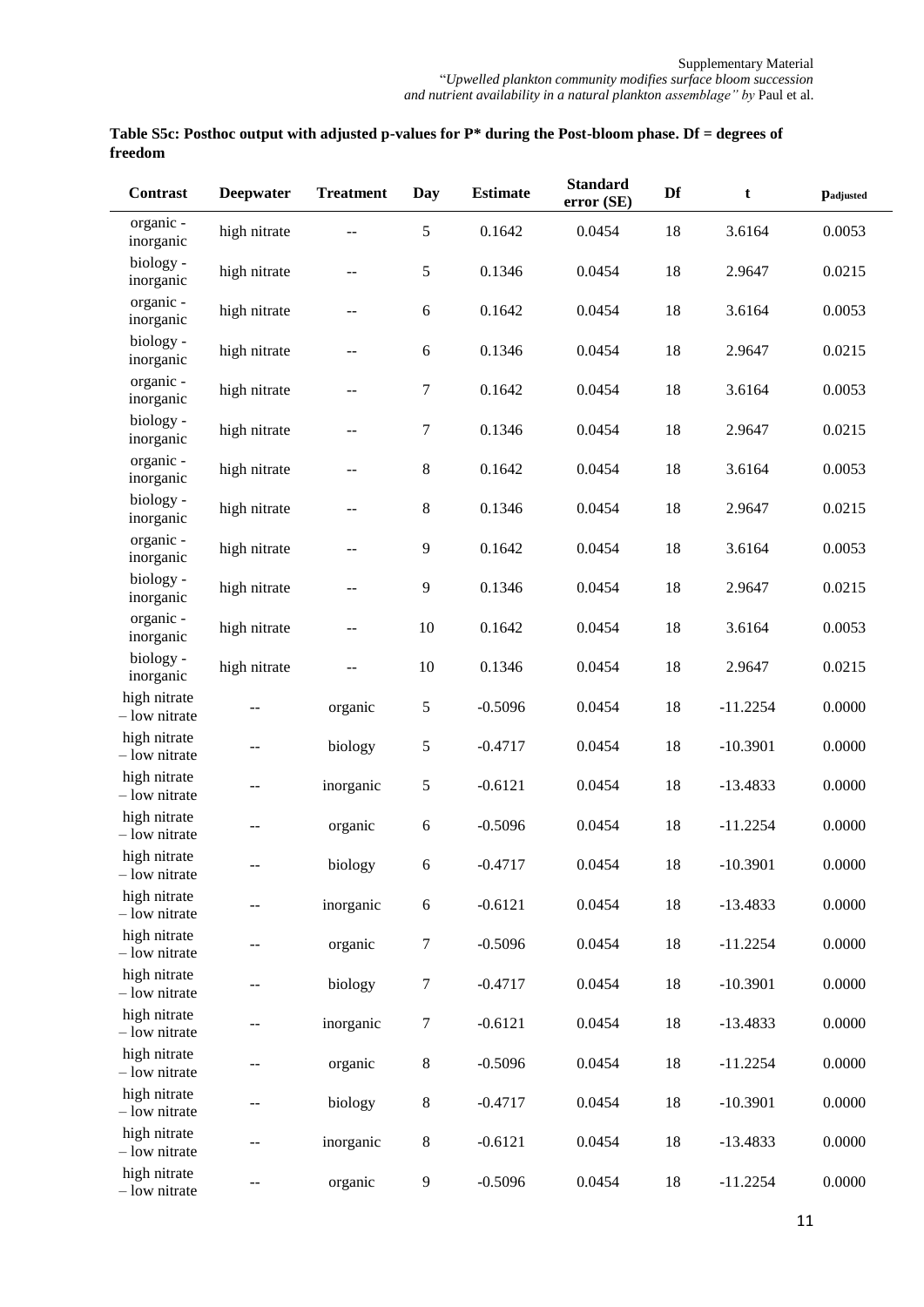Supplementary Material

"*Upwelled plankton community modifies surface bloom succession and nutrient availability in a natural plankton assemblage" by* Paul et al.

| high nitrate<br>– low nitrate | --                | biology   | 9  | $-0.4717$ | 0.0454 | 18 | $-10.3901$ | 0.0000 |
|-------------------------------|-------------------|-----------|----|-----------|--------|----|------------|--------|
| high nitrate<br>– low nitrate | $\qquad \qquad -$ | inorganic | 9  | $-0.6121$ | 0.0454 | 18 | $-13.4833$ | 0.0000 |
| high nitrate<br>– low nitrate | $- -$             | organic   | 10 | $-0.5096$ | 0.0454 | 18 | $-11.2254$ | 0.0000 |
| high nitrate<br>– low nitrate | $\qquad \qquad -$ | biology   | 10 | $-0.4717$ | 0.0454 | 18 | $-10.3901$ | 0.0000 |
| high nitrate<br>– low nitrate | --                | inorganic | 10 | $-0.6121$ | 0.0454 | 18 | $-13.4833$ | 0.0000 |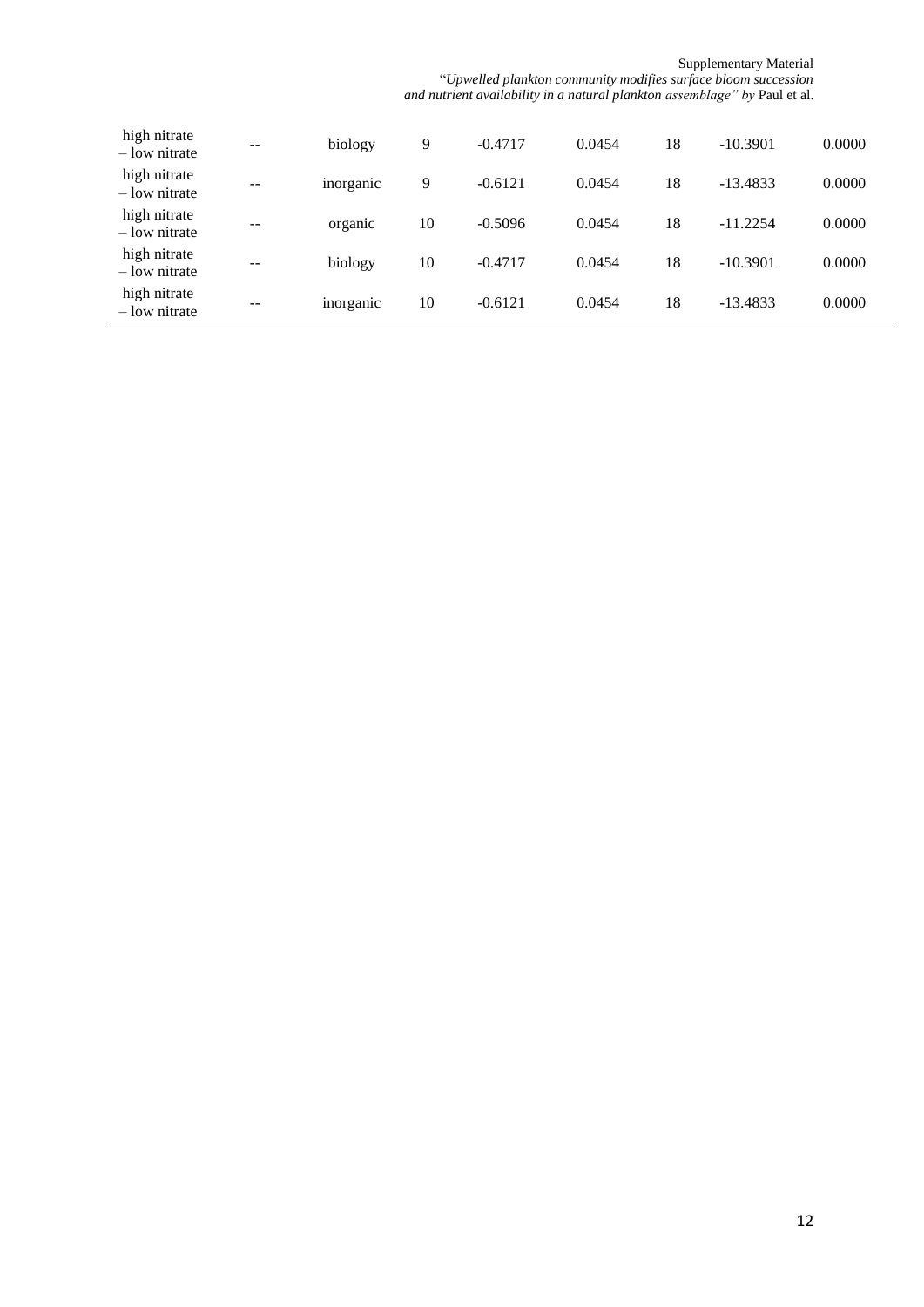

**Figure S1: Relationship between PAR and measured Lux over a six hour period submersed in ~1 m water depth to estimate PAR from the incubators. The black line indicates the linear regression with the**  corresponding equation and  $\mathbb{R}^2$  included in the figures panel and the grey shaded band indicating the 95% **Confidence Interval (CI).**